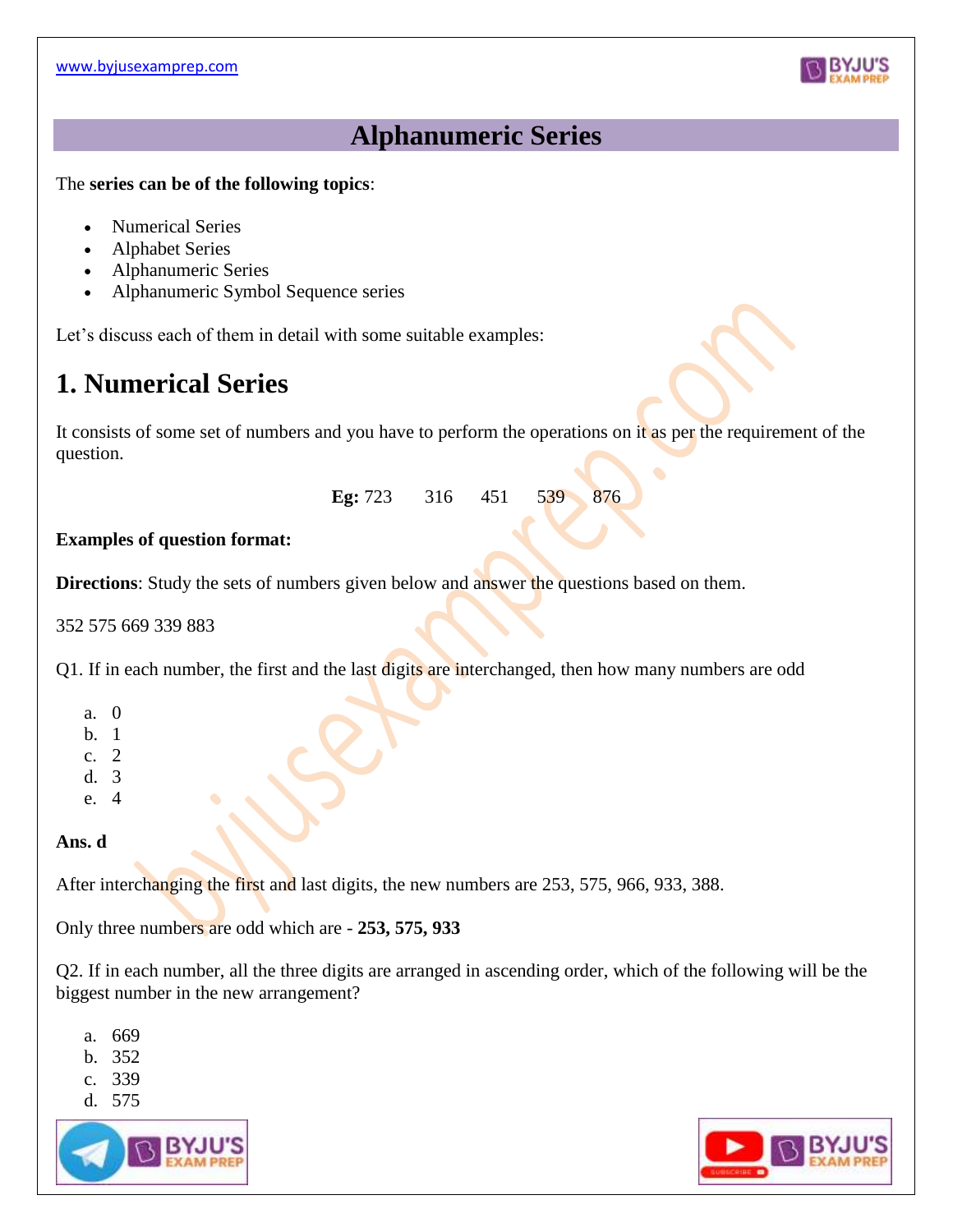

e. None of these

### **Ans. A**

After rearrangement, the new numbers are - 235, 557, 669, 339, 388.

### The **biggest number in the new arrangement is 669.**

Q3. If each number is multiplied by 3, then what is the sum of the first digits of the largest and the second largest number?

- a. Zero
- b. 3
- c. 1
- d. 4
- e. None of these

### **Ans. D**

After multiplying each number by 3, we get new numbers as 1056, 1725, 2007, 1017, and 2649. So, the required sum is  $2+2=4$ 

So, these were some examples of Numerical Series. Now let's move to the next series.

# **2. Alphabet Series**

It consists of a set of words where you have to apply the operations.

**Eg:** CUT RAT LIN HUT LAN

### **Examples of question format:**

**Direction**: Study the following information carefully and answer the questions given below:

GHB LAS MKT BGO SRV

Q1. If the third alphabet in each of the words is changed to the next alphabet in English alphabetical order, how many words thus formed have more than two different consonants?

- a. None
- b. One
- c. Two
- d. Three
- e. Four

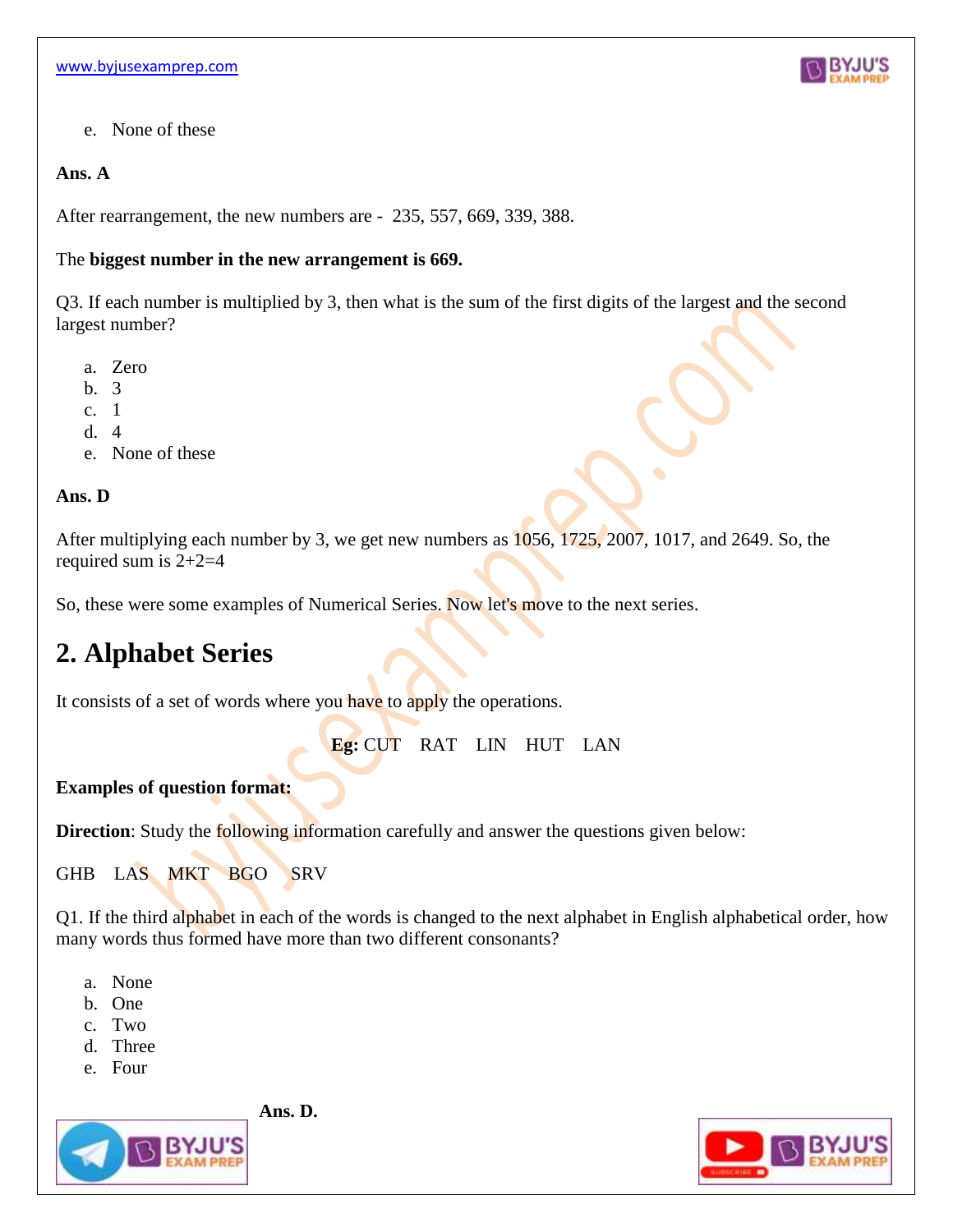

### After arranging, the words are GHC LAT MKU BGP SRW **GHC, BGP, and SRW have more than two different consonants.**

Q2. If in each of the words, all the alphabets are arranged in reverse English alphabetical order within the word, how many words will end with a vowel?

- a. None
- b. One
- c. Two
- d. Three
- e. Four

#### **Ans. B**

After arranging, the words are HGB SLA TMK OGB VSR **Only SLA ends with the vowel.**

Q3.How many letters are there in the English alphabetical series between the second letter of the last word from the left and third letter of the fourth word from the right?

- a. None
- b. One
- c. Two
- d. Three
- e. Four

#### **Ans. A.**

The second letter of the last word from the left is 'R'. The third letter of the fourth word from the right is 'S'.

## **So between R and S, there is no letter in the English alphabetical series.**

Q4. If the given words are arranged in the order as they would appear in the English dictionary from right to left, which of the following will be third from the right?

- a. GHB
- b. LAS
- c. MKT
- d. BGO
- e. SRV

### **Ans. B.**

After arranging, the SRV MKT LAS GHB BGO, **LAS is third from right**



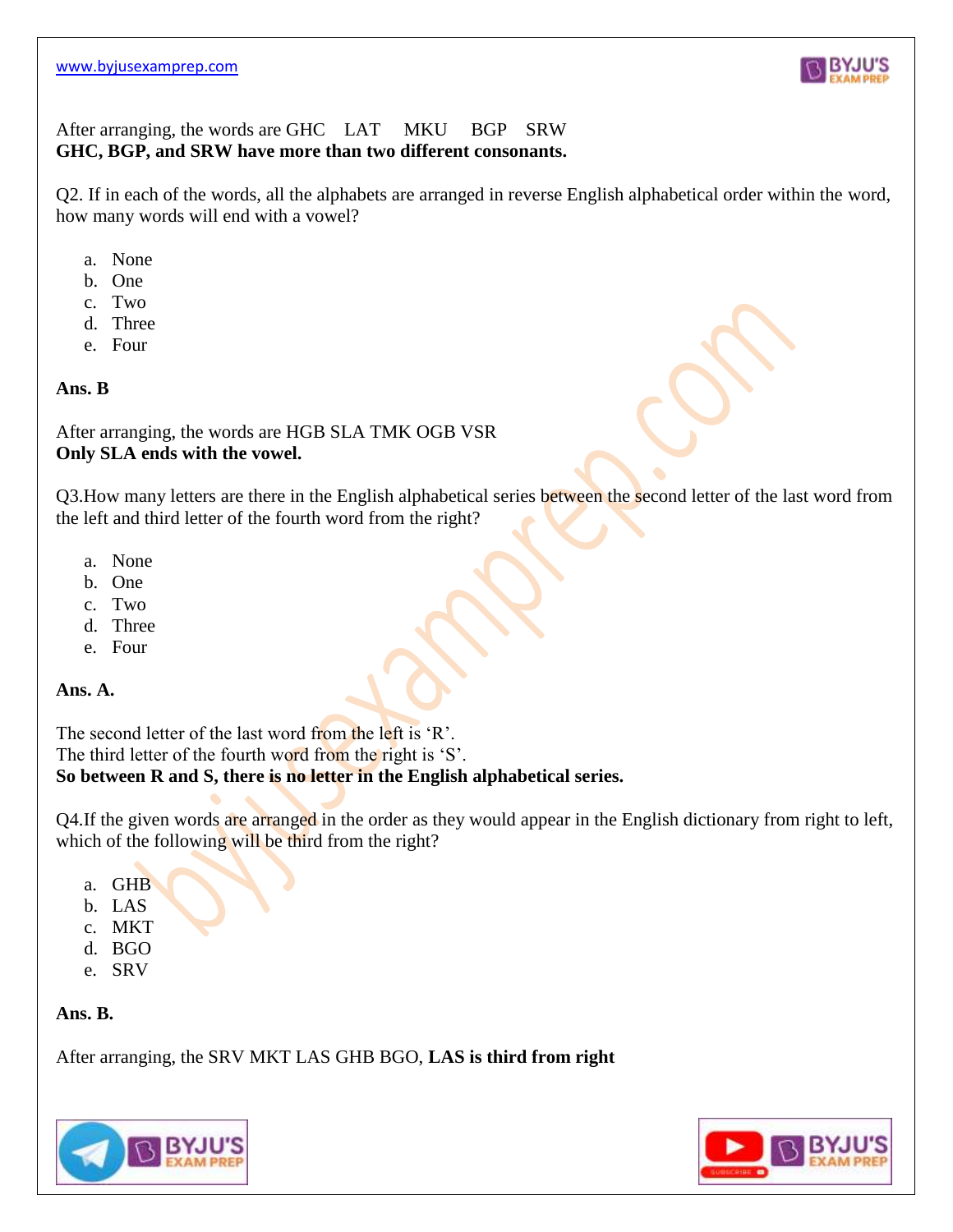

Q5.If in each of the given words, each of the consonants is changed to the next letter and each vowel is left unchanged, in how many words thus formed will there be no vowel?

- a. None
- b. One
- c. Two
- d. Three
- e. Four

Ans. B.

After arranging, the words are HIC MAT NLU CHO TSW. **In TSW, there is no vowel.**

**Now, we will discuss another type of series.**

# **3. Alphanumeric Series**

This series will be consisting of alphabets and numbers only.

### **Eg:** F 6 H 8 W I 9 Y 4 K 3 L 3 T J E 9 1 0 M 1

### **Examples of question format:**

Q1. How many such consonants are there in a sequence which are both immediately preceded by and immediately followed by a number?

- a. 1
- b. 2
- c. 3
- d. 4
- e. 5

### **Ans: d**

Letters H, K and M are immediately preceded by or immediately followed by a number.

Q2. After dropping all the numbers, which letter will be second to the left of the fifth letter from the right end?

- a. F
- b. H
- c. Y
- d. W
- e. T

**Ans: c**



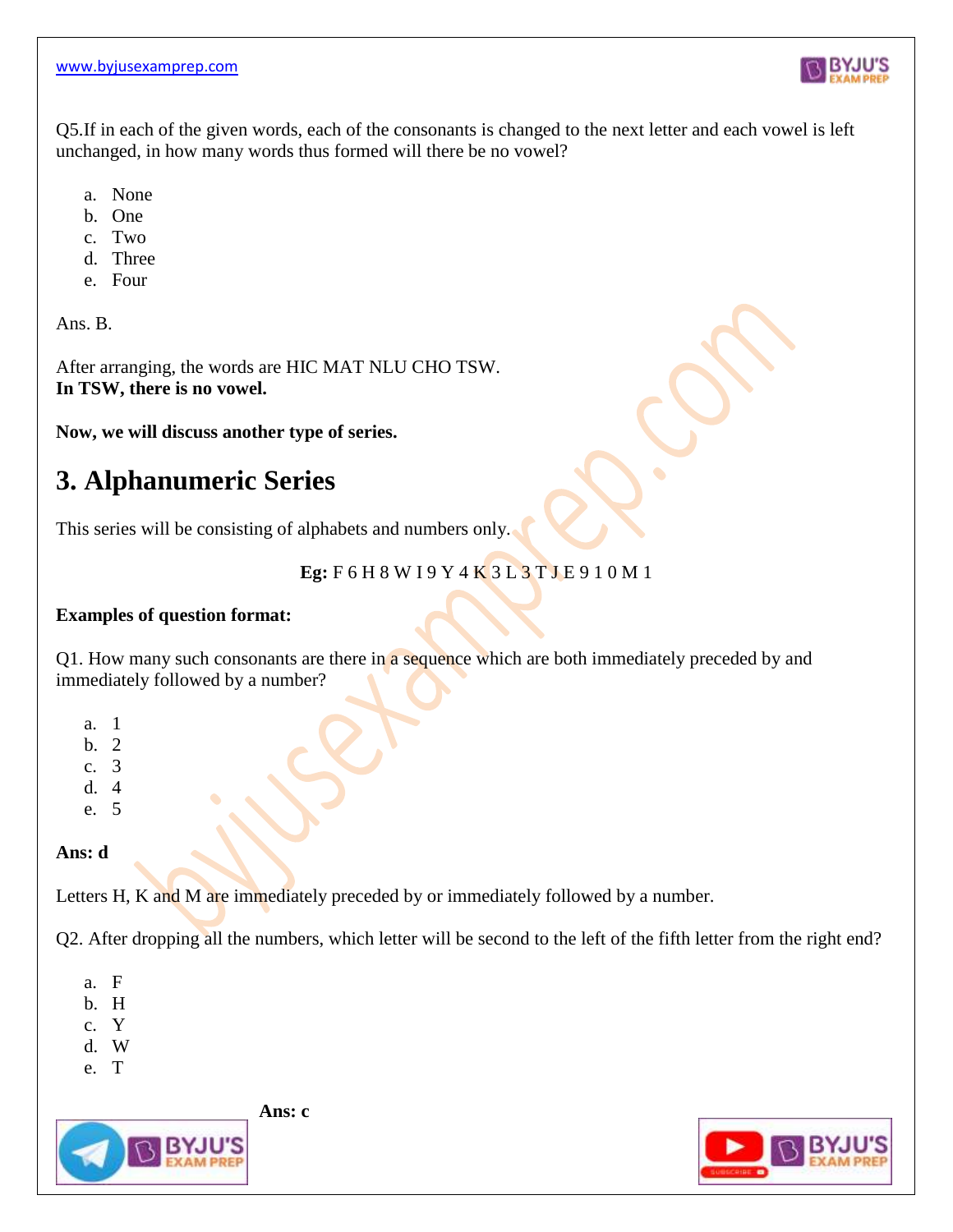

After dropping all the numbers, second to the left of the fifth letter from the right end or 7th from the right end is Letter Y.

Now, we will discuss the next type of series:

4. **Alphanumeric Symbol Sequence series:** It will contain alphabets, numbers, and symbols arranged in a sequence and you have to answer questions based on that.

 $\bullet$ 

**Eg:** 5 P ) S Y 9 6 # 1 D ? 1 ^ Q % d T % Q ! c 4

### **Examples of question format:**

**Directions:** Study the following digit-letter-symbol sequence carefully and answer the questions.

### **A ? I 4 > 7 C 6 = U K 8 3 # O 5 Z 1 & E 2 < \***

Q1.How many symbols are preceded by a digit and succeeded by a vowel?

- a. 0
- b. 1
- c. 2
- d. 3
- e. More than 3

Ans. d

A ? I  $4 > 7$  C  $6 = U K 8 3 # O 5 Z 1 & E 2 <$ , **Symbols =, # and & are preceded by a digit and succeeded by a vowel.**

Q2. If all the vowels are replaced with their succeeding letters and all the consonants are replaced with their preceding letters. How many letters appear more than once?

- a. 0 b. 1
- c. 2
- d. 3
- e. More than 3

**Ans. C**

The **original sequence** is A ? I  $4 > 7$  C  $6 = U$  K  $8$  3  $\#$  O 5 Z 1 & E  $2 <$  \* The **new sequence after replacement** is B ? J 4 > 7 B  $6 = V$  J 8 3  $#$  P 5 Y 1 & F 2 <  $*$ **So, B and J appear twice.**

Q3.If the first 10 elements are interchanged with the last 10 elements and the order of all of them is reversed then which element will be the 9th element from the left?